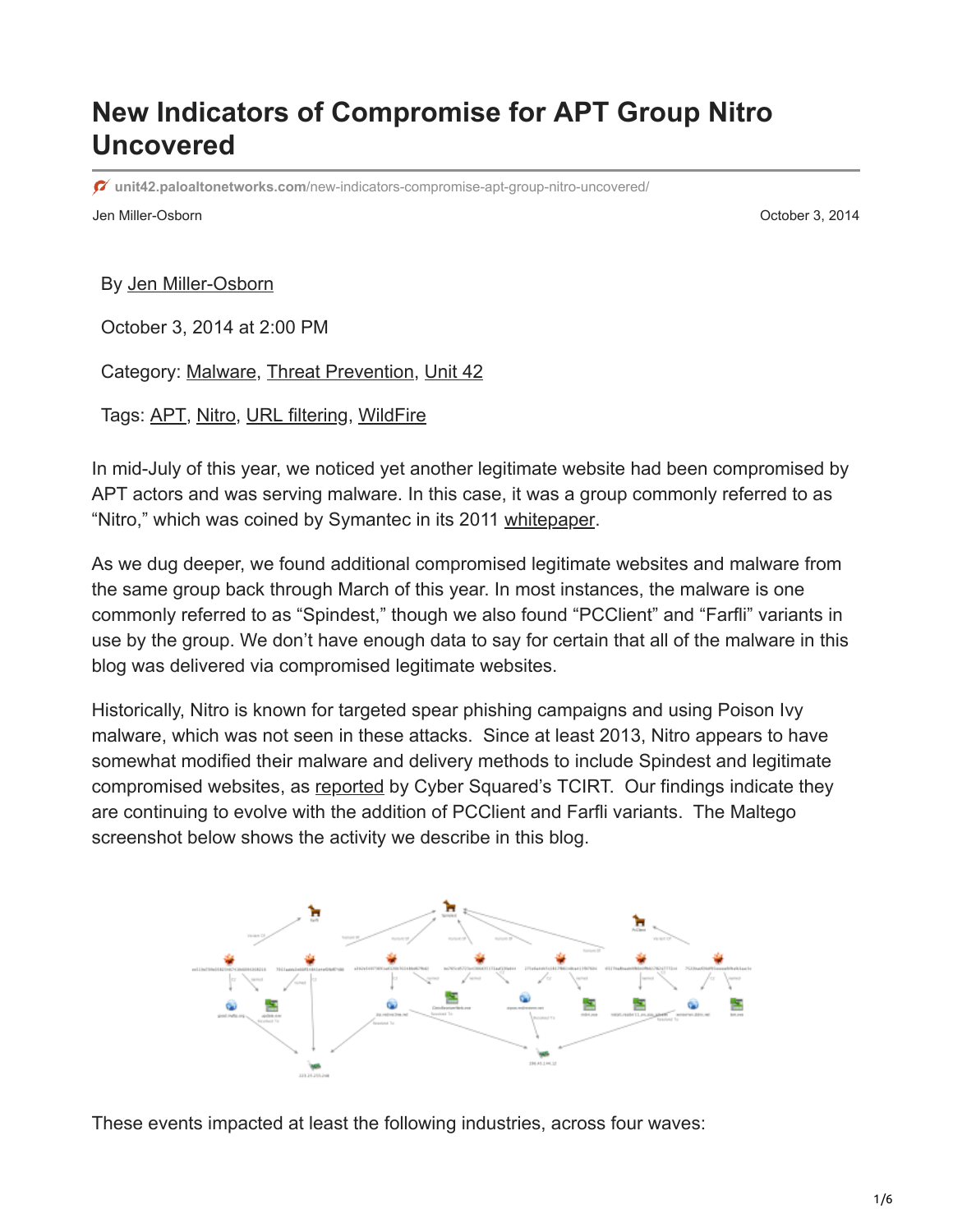- A US based IT Solutions provider;
- The European office of a major, US based commercial vendor of space imagery and geospatial content;
- A European leader in power technologies and automation for utilities and industry;
- A US based provider of medical and dental imaging systems and IT solutions.

In July, Nitro compromised a South Korean clothing and accessories manufacturer's website to serve malware commonly referred to as "Spindest." Of all the samples we've tied to this activity so far noted in this blog, this is the only one configured to connect directly to an IP address for Command and Control (C2). This IP address has been in use by this group for some time, which is interesting since they have evolved other components of their kill chain over time to ensure malware delivery, but oddly not altered their C2 infrastructure. It is simple for companies to block any outbound traffic to this IP, which would negate the effort Nitro put into successfully delivering the malware.

37 AV vendors within VirusTotal properly identify it, and the PE timestamp shows the day before we saw it. In addition, the following three samples were found roughly a week apart from each other, possibly indicating the timing of the waves of activity.

### **Table 1**

| <b>SHA256</b>               | 0a1103bc90725d4665b932f88e81d39eafa5823b0de3ab146e2d4548b7da79a0 |
|-----------------------------|------------------------------------------------------------------|
| MD <sub>5</sub>             | 7915aabb2e66ff14841e4ef0fbff7486                                 |
| <b>File</b><br><b>Name</b>  | update.exe                                                       |
| <b>File Size</b>            | 106496                                                           |
| <b>First</b><br><b>Seen</b> | 2014-07-24 11:54:02                                              |
| $C2$ IP                     | 223.25.233.248                                                   |

The next sample we found is commonly known as PCClient, which is not malware previously tied to this group. We discovered this, and many of the following samples, through historic IP resolution overlap between the same domains alternately resolving to either the 223.25.233.248 or 196.45.144.12. The second IP has also not been reported as tied to this group before. However, this shifting of IP resolutions back and forth indicates Nitro is in control of these domains. It also makes is fairly easy for any Infosec team to reach the same conclusion we did, which again negates their use both of a previously unreported domain and IP for C2, as well as a new family of malware. 25 AV vendors within VirusTotal properly classify this sample as malware. Its PE timestamp was 8 July, almost a week prior when we first saw it.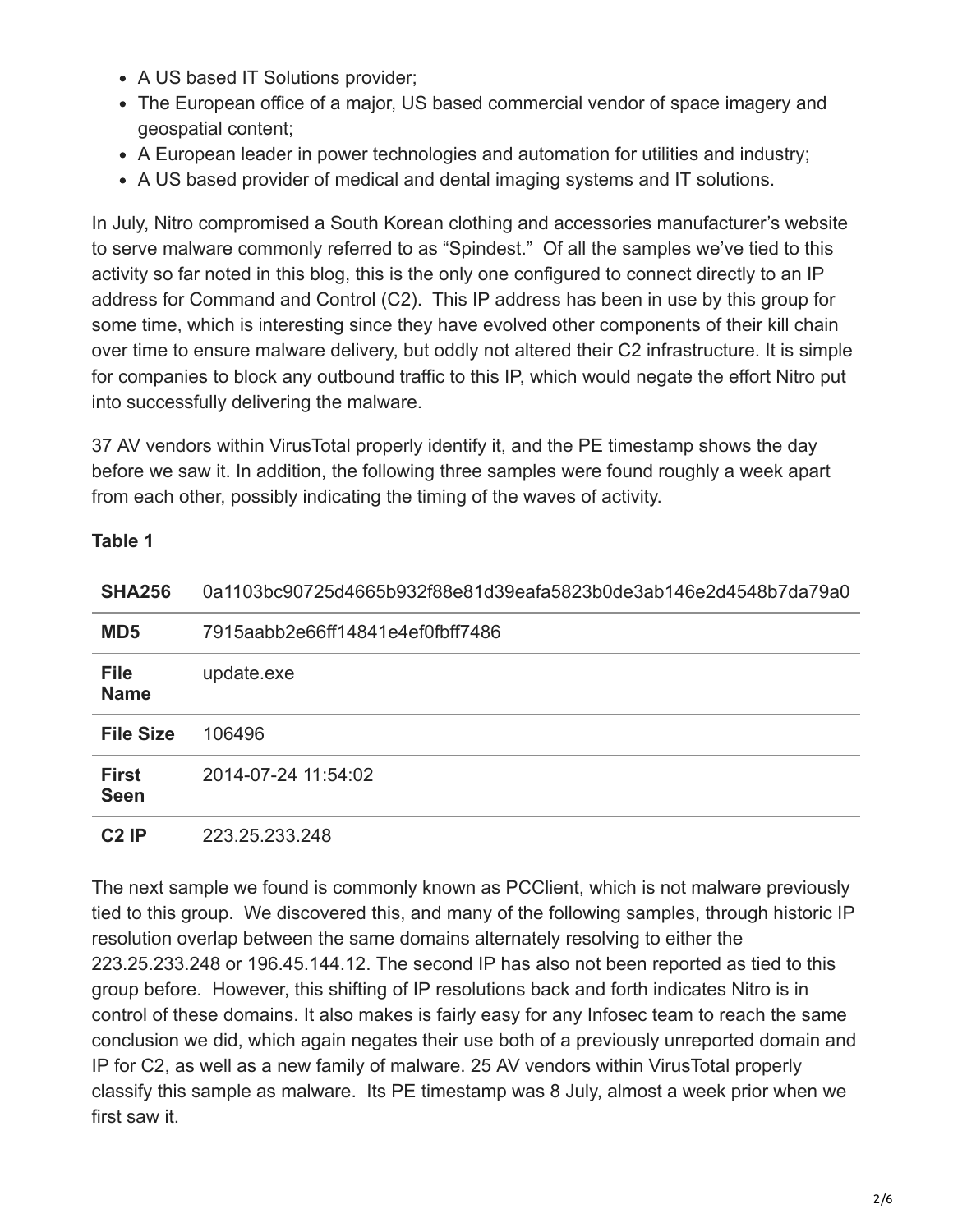## **Table 2**

| <b>SHA256</b>     | 8aef92a986568ba31729269efa31a2488f35920d136ab41cb6fce55fd8e0b4b7 |
|-------------------|------------------------------------------------------------------|
| MD <sub>5</sub>   | 7522baef20df95eeeeafdf4efe3aac3c                                 |
| <b>File Name</b>  | Ism exe                                                          |
| <b>File Size</b>  | 65536                                                            |
| <b>First Seen</b> | 2014-07-15 11:48:33                                              |
| <b>C2 URL</b>     | xenserver.ddns[.]net                                             |
| <b>Resolution</b> | 196.45.144.12                                                    |

The next sample was another Spindest variant and had the same timestamp as the aforementioned PcClient sample. In addition, Nitro chose to use the same C2 for this sample, making it easy to both find and tie to the group. 41 AV vendors within VirusTotal properly classify this sample as malware.

#### **Table 3**

| <b>SHA256</b>     | 995bc16a5c2c212b57ba00c2376ac57c8032c7f2b1d521f995a5e1d49066d64d |
|-------------------|------------------------------------------------------------------|
| MD <sub>5</sub>   | 6527ba8baab0f86b0ffb6178247772c4                                 |
| <b>File Name</b>  | install reader11 en aaa aih.exe                                  |
| <b>File Type</b>  | <b>PE</b>                                                        |
| <b>File Size</b>  | 81920                                                            |
| <b>First Seen</b> | 2014-07-09 16:31:26                                              |
| <b>C2 URL</b>     | xenserver.ddns[.]net                                             |
| <b>Resolution</b> | 196.45.144.12                                                    |

The next wave of activity we found took place in mid-May. Both samples were Spindest variants with the same PE timestamp of 15 May. While neither MD5s for C2 match, the aforementioned link to a post by Cyber Squared's TCIRT did document Nitro using Spindest variants with the same file name starting late December last year. In that case they used the historic C2 IP we note in Table 1 in this blog. 34 AV vendors within VirusTotal properly classify the first sample as malware, and 40 AV Vendors the second sample.

#### **Table 4**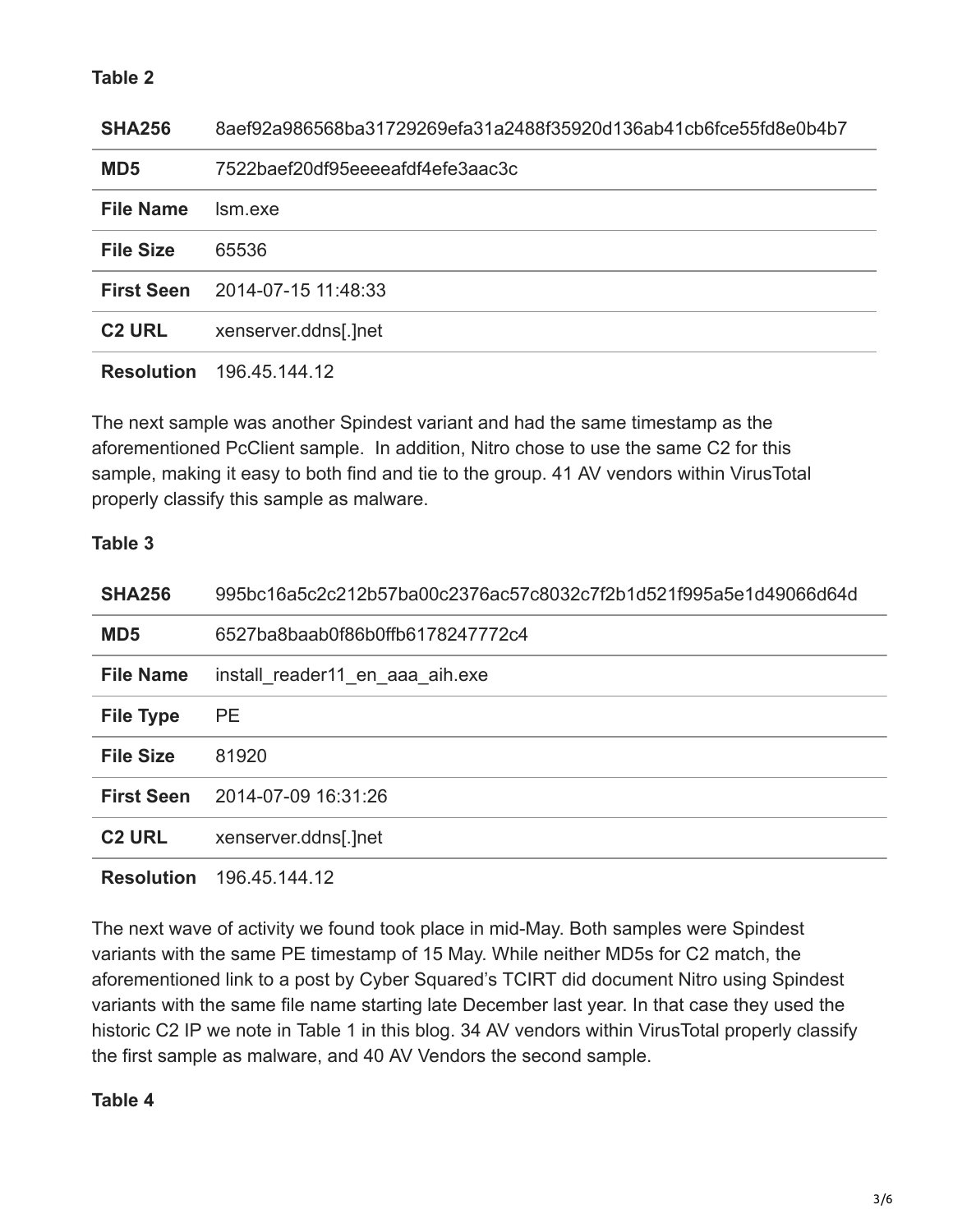| <b>SHA256</b>     | e7f2af8c48f837da57000c068368d77bc9b06eba1e077edfab58df6aa2ea40ec |
|-------------------|------------------------------------------------------------------|
| MD <sub>5</sub>   | 271e6a4d45c2817f86148ca413f97604                                 |
| <b>File Name</b>  | mdm.exe                                                          |
| <b>File Size</b>  | 118784                                                           |
| <b>First Seen</b> | 2014-05-20 08:43:15                                              |
| <b>C2 URL</b>     | zipoo.redirectme[.]net                                           |
| <b>Resolution</b> | 196.45.144.12                                                    |
| <b>Table 5</b>    |                                                                  |
|                   |                                                                  |
| <b>SHA256</b>     | e601da16f923b33465dbafbff9d47195e8fc50099fd0581a16a1745bf890afb6 |
| MD <sub>5</sub>   | be765cd5723e4366d35172aaf13fad44                                 |
| <b>File Name</b>  | CitrixReceiverWeb.exe                                            |
| <b>File Size</b>  | 135168                                                           |
| <b>First Seen</b> | 2014-05-15 16:34:10                                              |
| <b>C2 URL</b>     | zipoo.redirectme[.]net                                           |

The malware dropped was configured to use good.myftp[.]org as the C2 URL, and the IP resolution was 223.25.233.248. Both of these are known Nitro Indicators of Compromise (IOCs). In this case, the malware was a Farfli variant, again not a malware previously tied to this group. 39 AV vendors within VirusTotal properly identify the file as malware. The PE timestamp on the file was 1 April, about two weeks before we saw the file. Continuing the activity, we discovered the actors had compromised a legitimate website belonging to an international technology company that provides Software Configuration and Change Management (SCCM) solutions in mid-May. (It is a well regarded company and partners with large companies such as Microsoft.)

## **Table 6**

| <b>SHA256</b>    | 184c083e839451c2ab0de7a89aa801dc0458e2bd1fe79e60f35c26d92a0dbf6a |
|------------------|------------------------------------------------------------------|
| MD <sub>5</sub>  | ec519d709c0582346741fe0094208216                                 |
| <b>File Name</b> | update.exe                                                       |
| File Size        | 159744                                                           |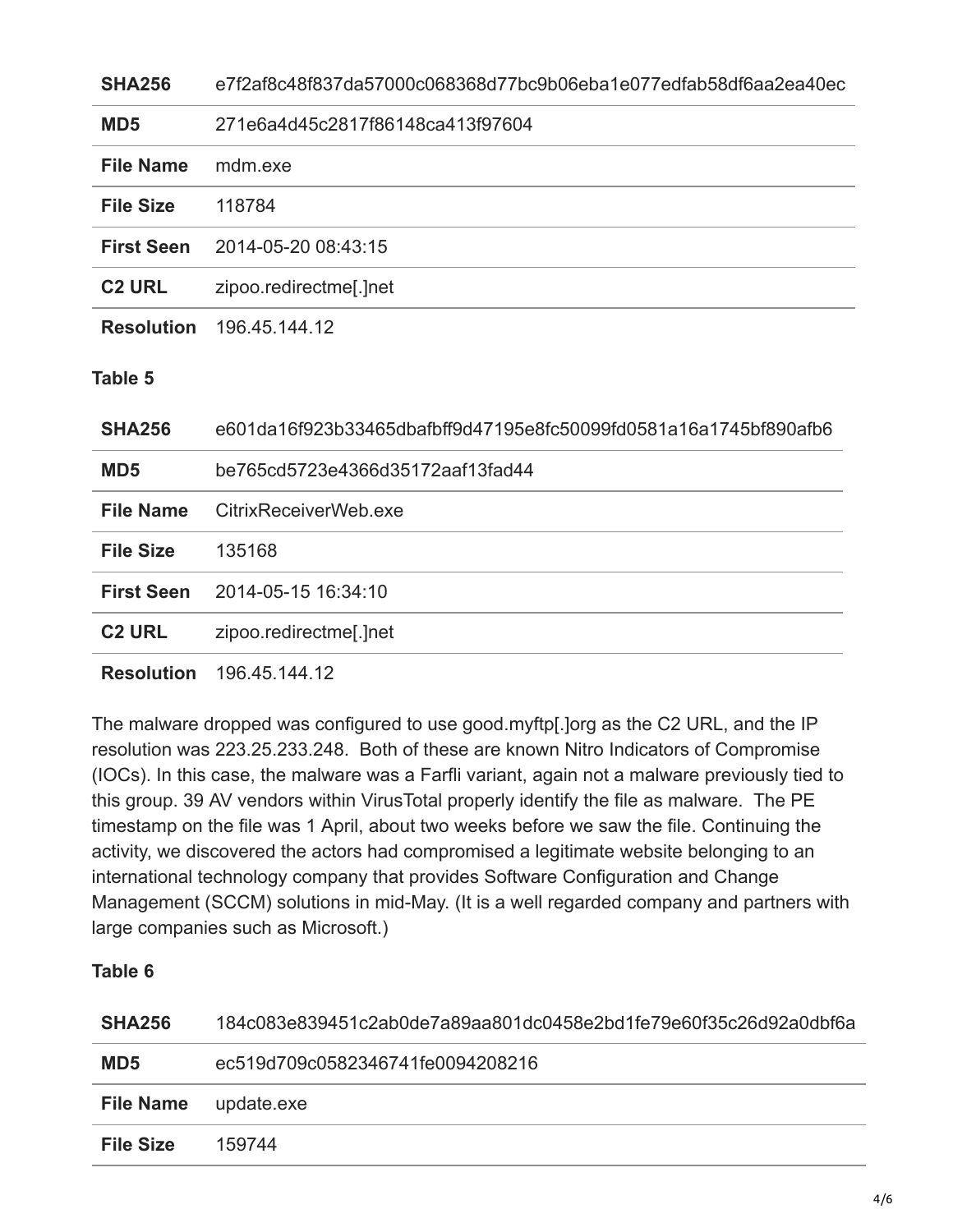|               | <b>First Seen</b> 2014-04-15 01:13:14 |
|---------------|---------------------------------------|
| <b>C2 URL</b> | good.myftp[.]org                      |
|               | <b>Resolution</b> 223.25.233.248      |

The final sample, from mid-March, was also hosted on a compromised legitimate website, this time a small, US based IT company. The IP resolved by the C2 URL was changed two days after we saw this file to overlap with good.myftp[.]org for a month before returning the below resolution. The filename matches that of the sample in Table 5, which had a very similar third level C2 domain and the same IP resolution. This is also a Spindest variant with a PE timestamp of the same day we saw it. 39 AV vendors within VirusTotal properly identify the file as malware.

**Table 7**

| <b>SHA256</b>     | ffbddfb536e8e604c880ec977d06f804a500fc0396899bd2c195fb1f5b74207a |
|-------------------|------------------------------------------------------------------|
| MD <sub>5</sub>   | a3b2e34973691ad320b70248bd67fbd2                                 |
| <b>File Name</b>  | CitrixReceiverWeb.exe                                            |
| <b>File Size</b>  | 192512                                                           |
| <b>First Seen</b> | 2014-03-12 06:58:22                                              |
| <b>C2 URL</b>     | zip.redirectme[.]net                                             |
| <b>Resolution</b> | 196.45.144.12                                                    |

As this post and previous cited research show, APT groups such as Nitro will continue to evolve their techniques within the kill chain to avoid detection. However, they also demonstrate the value of tracking these threats over time, as this allowed us to uncover and properly attribute the new IOCs because Nitro was still re-using old C2 infrastructure with their new malware.

For Palo Alto Networks customers, all of these files were properly identified by WildFire as malware and all of the C2 domains are labeled as threats in both Threat Prevention and URL Filtering systems.

**Get updates from Palo Alto Networks!**

Sign up to receive the latest news, cyber threat intelligence and research from us